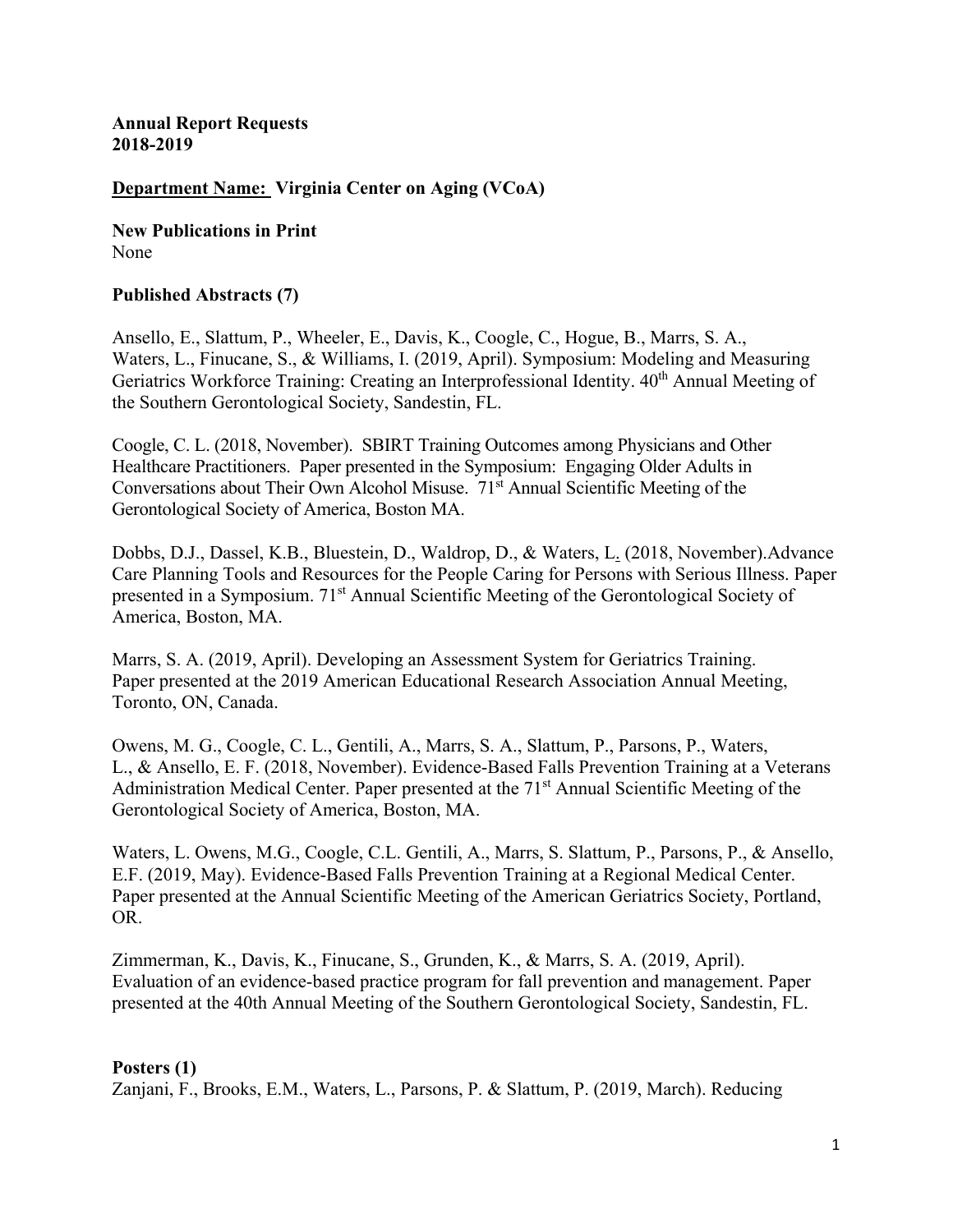Opioid Overdose Risk in a Community Care Coordination Clinic: Richmond Health and Wellness Program. Presented at the 2<sup>nd</sup> Annual Virginia Interprofessional Summit for Addiction Education. Richmond, VA.

## **Presentation: National and International (5)**

Coogle, C. L. (2018, November). SBIRT Training Outcomes among Physicians and Other Healthcare Practitioners. Paper presented in the Symposium: Engaging Older Adults in Conversations about Their Own Alcohol Misuse. 71<sup>st</sup> Annual Scientific Meeting of the Gerontological Society of America, Boston MA.

Dobbs, D.J., Dassel, K.B., Bluestein, D., Waldrop, D., & Waters, L. (2018, November).Advance Care Planning Tools and Resources for the People Caring for Persons with Serious Illness. Paper presented in a Symposium. 71st Annual Scientific Meeting of the Gerontological Society of America, Boston, MA.

Marrs, S. A. (2019, April). Developing an Assessment System for Geriatrics Training. Paper presented at the 2019 American Educational Research Association Annual Meeting, Toronto, ON, Canada.

Owens, M. G., Coogle, C. L., Gentili, A., Marrs, S. A., Slattum, P., Parsons, P., Waters, L., & Ansello, E. F. (2018, November). Evidence-Based Falls Prevention Training at a Veterans Administration Medical Center. Paper presented at the 71<sup>st</sup> Annual Scientific Meeting of the Gerontological Society of America, Boston, MA.

Waters, L. Owens, M.G., Coogle, C.L. Gentili, A., Marrs, S. Slattum, P., Parsons, P., & Ansello, E.F. (2019, May). Evidence-Based Falls Prevention Training at a Regional Medical Center. Paper presented at the Annual Scientific Meeting of the American Geriatrics Society, Portland, OR.

## **Presentations: Regional (2) and State (12)**

## Regional

Ansello, E., Slattum, P., Wheeler, E., Davis, K., Coogle, C., Hogue, B., Marrs, S. A., Waters, L., Finucane, S., & Williams, I. (2019, April). Symposium: Modeling and Measuring Geriatrics Workforce Training: Creating an Interprofessional Identity. 40<sup>th</sup> Annual Meeting of the Southern Gerontological Society, Sandestin, FL.

Zimmerman, K., Davis, K., Finucane, S., Grunden, K., & Marrs, S. A. (2019, April). Evaluation of an evidence-based practice program for fall prevention and management. Paper presented at the 40th Annual Meeting of the Southern Gerontological Society, Sandestin, FL.

## State

Ansello, E.F. *What's Good about Growing Older in Virginia*, Shepherd's Center of Richmond, Richmond, 9/24/18.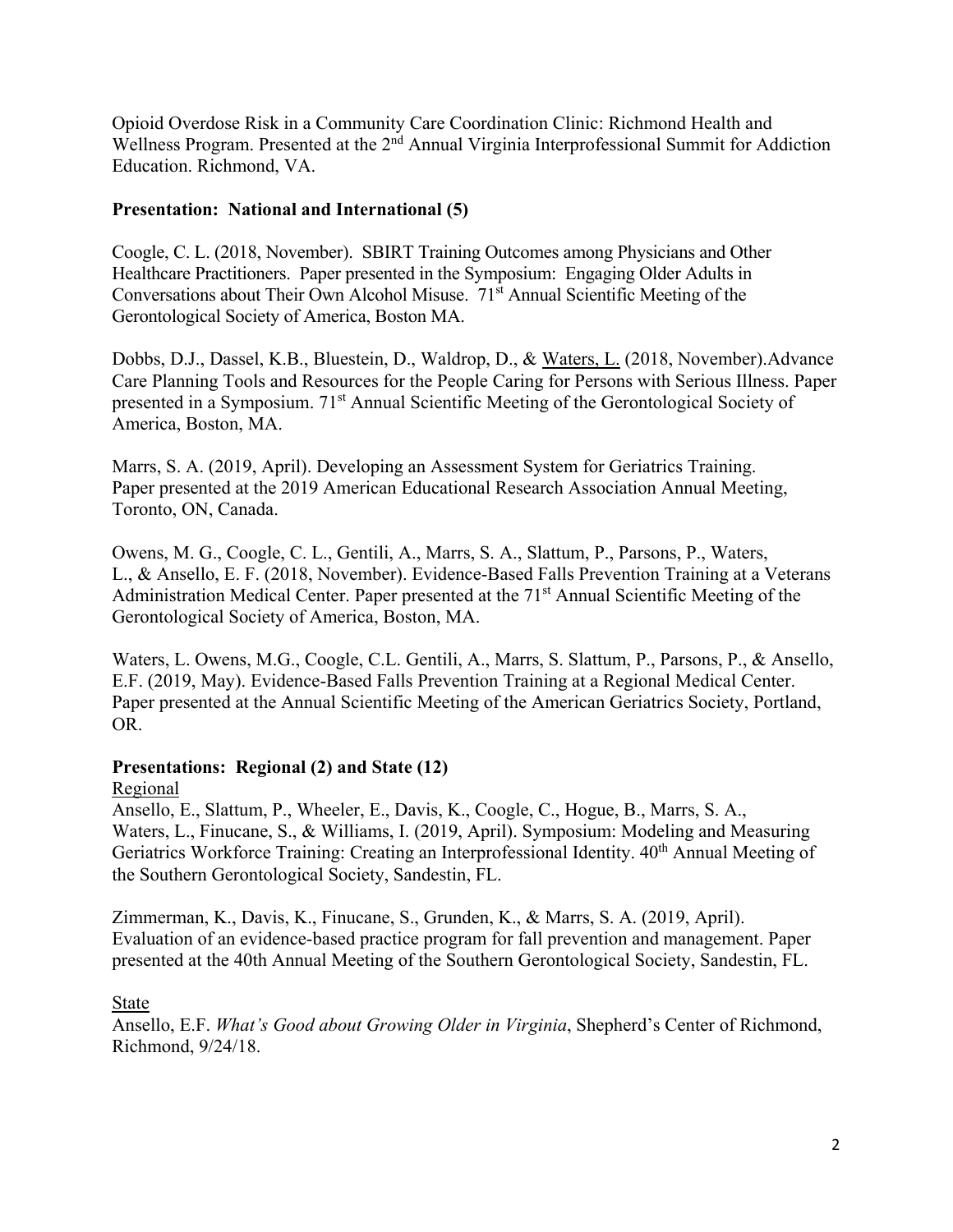O'Hara, C.D. (7 presentations): *Understanding Domestic & Sexual Violence in Later Life*, presented to Safe Harbor volunteers, 7/19/18, Richmond, VA; Safe Harbor, Richmond, 10/25/18; Prince George, 10/29/18; VCU Adult Development program, 11/20/18; VCU Interpersonal Violence and Clinical Social Work Practice, Richmond, 11/20/18; Safe Harbor, Richmond, 2/17/19; and Safe Harbor, Richmond, 5/16/19.

O'Hara, C.D. *Elder Abuse: A Pharmacist's Role*, presented to VCU Pharmacy P3, 11/2/18, Richmond.

O'Hara, C.D. *Hiding in Plain Sight: Recognizing & Responding to Abuse in Later Life*, Eanes-Pittman Public Safety Training Center, Chesterfield, 6/15/19.

Young, R.A. *Elder Abuse as Ageism*, RVA Table Talk on Ageism, sponsored by the Virginia Center for Inclusive Communities, Richmond, 11/28/2018.

Young, R. A. Stakeholder Public Comment on the Virginia State Plan for Aging Services. Sponsored by the Commonwealth Council on Aging and the Virginia Department for Aging and Rehabilitative Services, Richmond, 3/14/2019.

## **Service**

Faculty names and numbers who serve on a national or international committee for the profession Edward Ansello, Southern Gerontological Society Constance Coogle, Southern Gerontological Society Sarah Marrs, American Educational Research Association Leland Waters, National Association for Geriatric Education/National Association for Geriatric Education Centers (NAGE/NAGEC); Southern Gerontological Society

Faculty names and numbers who serve on a peer review journal editorial board or serve as reviewers for a journal Ansello, *The Gerontologist* Coogle, *Gerontology and Geriatrics Education; Journal of Applied Gerontology; The Gerontologist* Marrs, *The Gerontologist*; *Journal of Applied Gerontology*

# **Faculty Awards**

Coogle: CHP Distinguished Scholarship Award, May 2019

# **Inter-professional Education**

Name of faculty members who have taught in an IPE course: Edward Ansello, Constance Coogle, Sarah Marrs, Leland Waters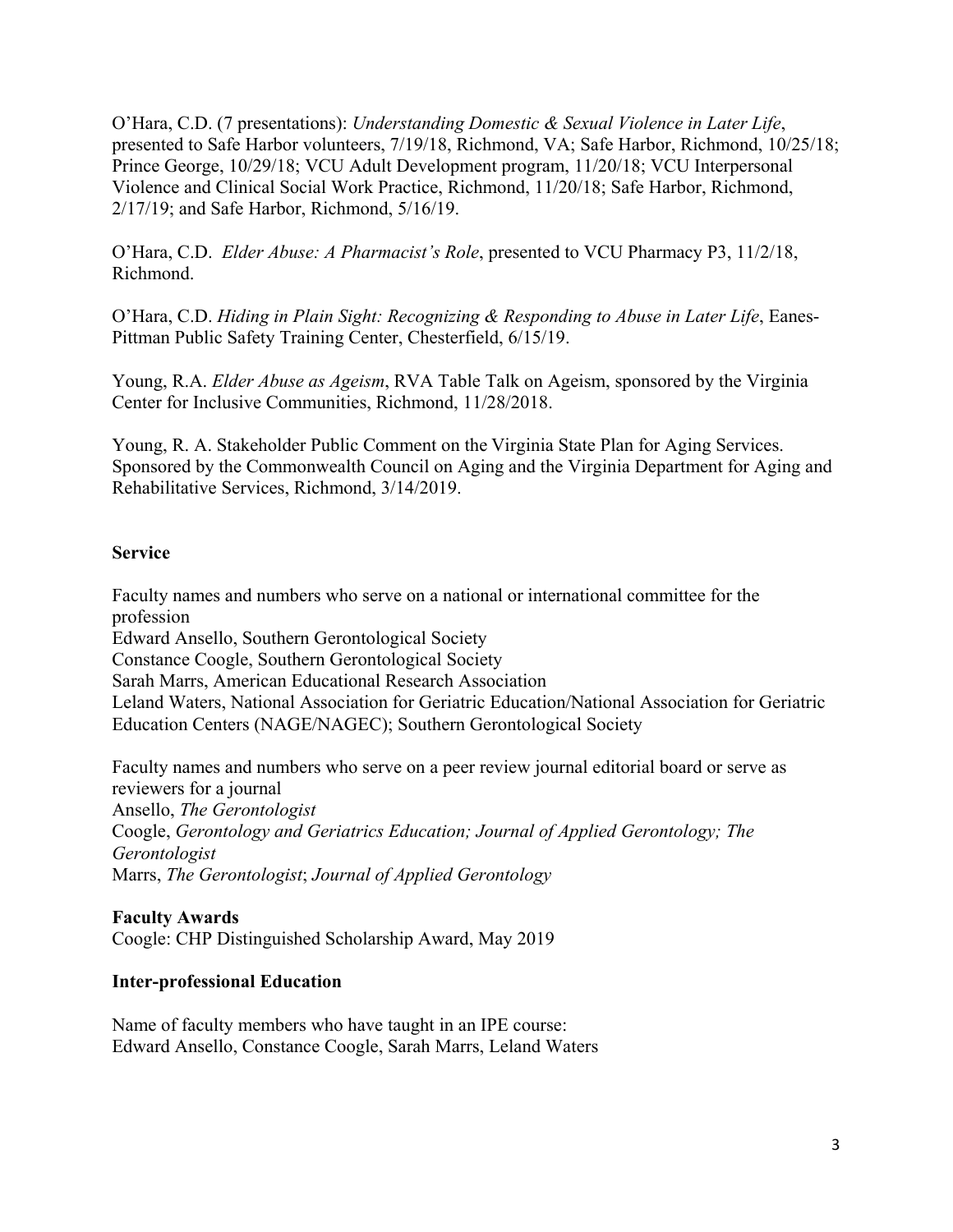Name of faculty who have participated in an ICubed project or accepted proposal: Edward Ansello, Leland Waters

## **International Programs**

Name of international collaborations, etc. including number of faculty who are participating: Gerontology at Akdeniz University, Antalya, Turkey (Ansello)

# **Student Success**

Student National Awards: Outside VCU  $N/A$ 

Retention Rates (2018-2019)  $N/A$ 

Graduation Rates: (2018-2019)

N/A

Employment Rates (within 9 months of graduation, if you have this)  $N/A$ 

# **Community Engagement**

New items:

- 1) Action Alliance Sexual Violence and Intimate Partner Violence Statewide Team;
- 2) Alzheimer's Disease and Related Disorders Commission, Data and Research Workgroup;
- 3) Area Planning and Services Committee on Aging with Lifelong Disabilities;
- 4) East End Coalition for Older Adults; Geriatric Mental Health Partnership
- 5) Greater Richmond YMCA, VCU Community Advisory Board;
- 6) I-CAN Accessibility Project Advisory Board;
- 7) Mature Driver Committee, Virginia Department of Motor Vehicles;
- 8) Richmond Health and Wellness Program;
- 9) Virginia Coalition for the Prevention of Elder Abuse;
- 10) Washington County Interdisciplinary Team on Abuse in Later Life: Department of Social Services, Office of the Commonwealth's Attorney, Sheriff's Office, Victim Witness;
- 11) Wise County Interdisciplinary Team on Abuse in Later Life: Office of the Commonwealth's Attorney, Sheriff's Office, Victim Witness

*Jump Rope to Stethoscope*; *Health Professions Careers Exploration Program; VCU Health Sciences Academy Program (includes Cosby High and Richmond High Schools); LEAP for the Visually Impaired; HBCU Preview Day; Women in Science Girl Scouts Career Day; Henrico County College Night; Our Lady of Lourdes School Career Day.*